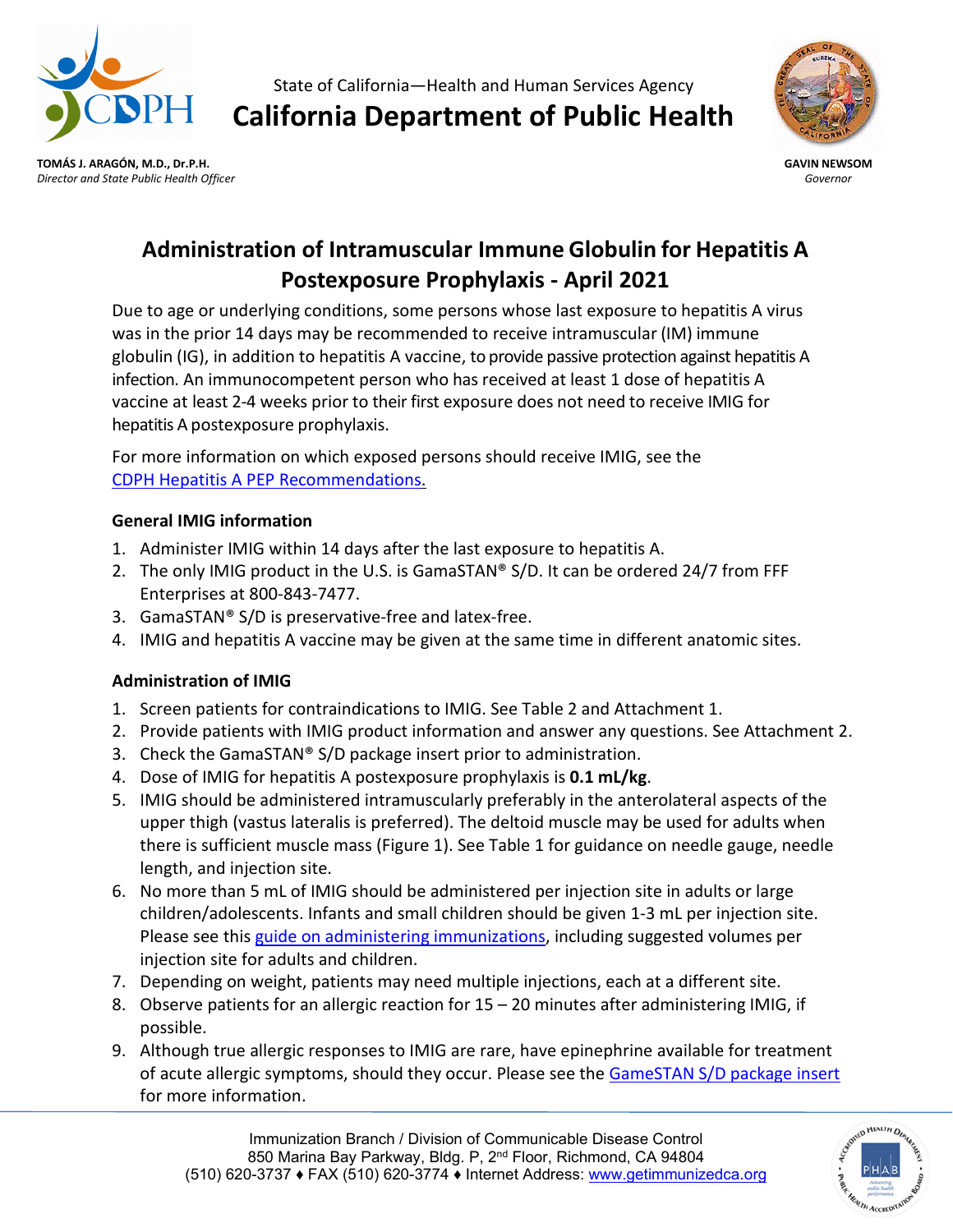## **Table 1. Appropriate anatomic site and needle length for intramuscular injections**

Appropriate site and needle length depend on age, body mass, and volume.

| Intramuscular (IM) Injection                                                                 |                            |                                         |  |  |  |
|----------------------------------------------------------------------------------------------|----------------------------|-----------------------------------------|--|--|--|
| Use a 22-25 gauge needle. Choose the injection site and needle length that is appropriate to |                            |                                         |  |  |  |
| the person's age and body mass.                                                              |                            |                                         |  |  |  |
| Age                                                                                          | <b>Needle Length</b>       | <b>Injection Site</b>                   |  |  |  |
| Newborns $(1st 28$ days)                                                                     | $5/8"$ <sup>+</sup>        | Anterolateral thigh muscle              |  |  |  |
| Infants (1-12 mos)                                                                           | 1 <sup>n</sup>             | Anterolateral thigh muscle              |  |  |  |
| Toddlers (1-2 years)                                                                         | $1 - 1^{1/4}$              | Anterolateral thigh muscle <sup>#</sup> |  |  |  |
|                                                                                              | $5/8 - 1"$                 | Deltoid muscle of arm                   |  |  |  |
| Children (3-10 years)                                                                        | $5/8 - 1^{\overline{n+1}}$ | Deltoid muscle of arm <sup>#</sup>      |  |  |  |
|                                                                                              | $1 - 1^{1/4}$              | Anterolateral thigh muscle              |  |  |  |
| Adolescents and teens (11-18 years)                                                          | $5/8 - 1''$ <sup>+</sup>   | Deltoid muscle of arm <sup>#</sup>      |  |  |  |
|                                                                                              | $1 - 1^{1/2n}$             | Anterolateral thigh muscle              |  |  |  |
| Adults 19 years or older                                                                     |                            |                                         |  |  |  |
| Female or male <130 lbs                                                                      | $5/8 - 1''$ <sup>+</sup>   | Deltoid muscle of arm <sup>§</sup>      |  |  |  |
| Female or male 130-152 lbs                                                                   | 1 <sup>''</sup>            | Deltoid muscle of arm <sup>§</sup>      |  |  |  |
| Female 153-200 lbs                                                                           | $1 - 1^{1/2}$              | Deltoid muscle of arm <sup>§</sup>      |  |  |  |
| Male 153-260 lbs                                                                             |                            |                                         |  |  |  |
| Female 200+ lbs                                                                              | $1^{1/2}$                  | Deltoid muscle of arm <sup>§</sup>      |  |  |  |
| Male $260+$ lbs                                                                              |                            |                                         |  |  |  |

Source: **Immunization Action Coalition** 

† A 5/8" needle may be used in newborns, preterm infants, and patients weighing <130 lbs for IM injections in the deltoid muscle **only** if the skin is stretched tight, the subcutaneous tissue is not bunched, and the injection is made at a 90-degree angle to the skin.

‡ Preferred site if volume appropriate.

§ Or anterolateral thigh (vastus lateralis preferred) depending on muscle size and volume.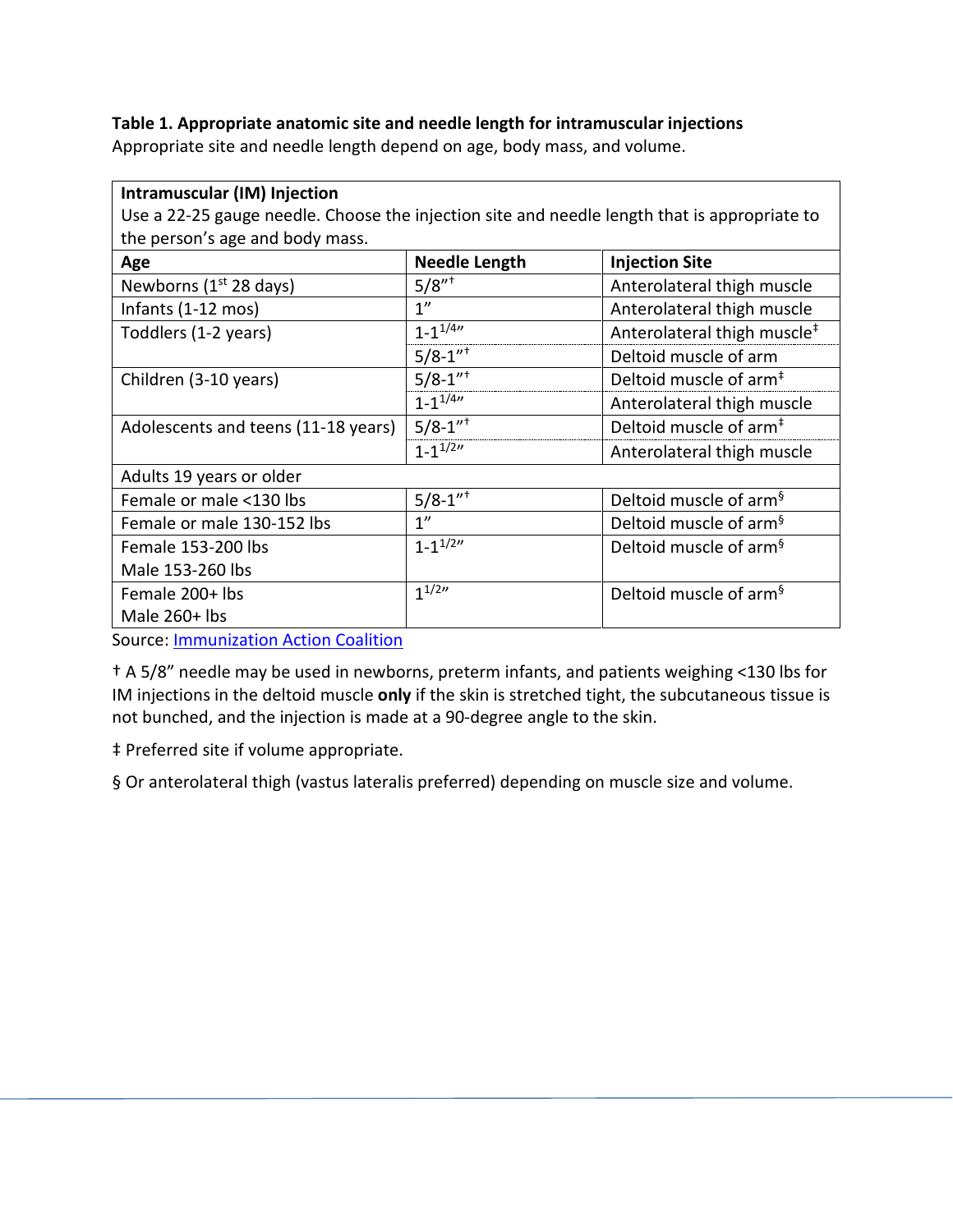

#### **Figure 1. Location of deltoid, vastus lateralis, and rectus femoris muscles**

#### **Volume per injection site**

Acceptable volume for a single dose of IG to inject into the deltoid muscle of a normal-weight adult?

- Average 0.5 mL
- Range 0.5–2 mL

Acceptable volume for a single dose of IG to inject into the vastus lateralis of a normal-weight adult?

- Average 1–4 mL
- Range 1–5 mL

Infants and toddlers fall at the lower end of the volume range, whereas adolescents and adults generally fall on the higher end of the range.

#### **Administration of IG and vaccine(s) at the same time:**

- **1. Inactivated vaccines:** IMIG can be administered simultaneously with, or at any interval before or after, any inactivated vaccine, including hepatitis A vaccine.
- **2. Live vaccines**
	- a. **If MMR and/or varicella vaccine has been given within the previous 2 weeks:** Patient should receive IMIG, but should be revaccinated with MMR and/or varicella or tested for seroconversion ≥3 months later.
	- b. **If IMIG for hepatitis A postexposure prophylaxis is given first:** Patient should be told to wait 3 months before receiving MMR and/or varicella vaccine.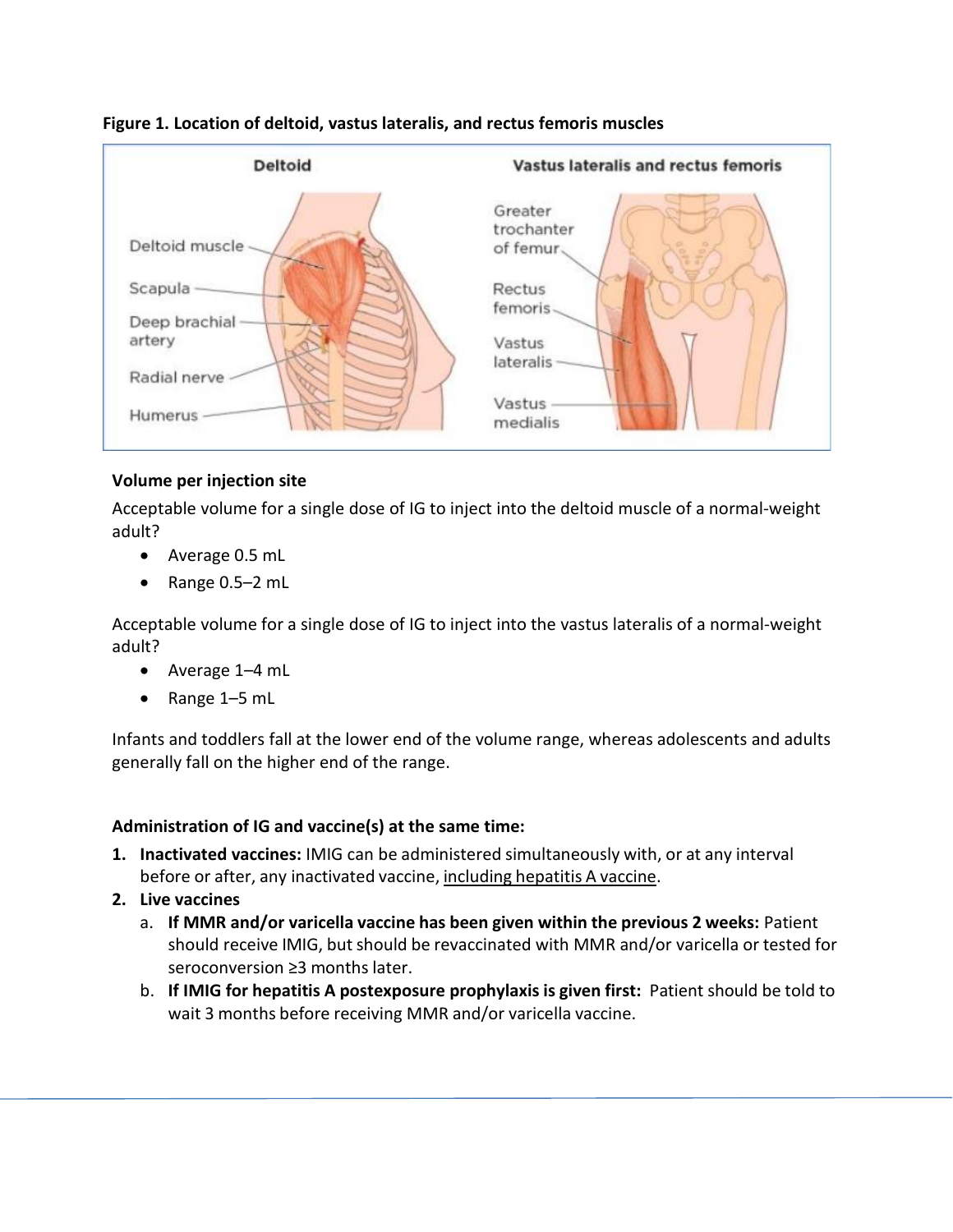| <b>Contraindications</b>                                                                                                                                                                | <b>Precautions</b>                                                                                              | <b>Not</b><br>contraindications<br>or precautions |
|-----------------------------------------------------------------------------------------------------------------------------------------------------------------------------------------|-----------------------------------------------------------------------------------------------------------------|---------------------------------------------------|
| History of an anaphylactic<br>reaction to a previous dose of<br><b>IMIG</b>                                                                                                             | Receipt of measles,<br>mumps, rubella (MMR) or<br>varicella vaccine within the<br>previous 2 weeks <sup>1</sup> | Acute or chronic illness                          |
| IgA deficiency or history of<br>reactions related to anti-IgA<br>antibodies (in such cases, use of<br>IgA-depleted intravenous (IV)<br>IG may reduce likelihood of<br>further reaction) | Mild to moderate<br>bleeding disorder or<br>taking anticoagulation<br>medication <sup>2</sup>                   | Recent exposure to an<br>infectious disease       |
| Persons with severe<br>thrombocytopenia or any<br>coagulation disorder that<br>would preclude IM injection; in<br>such cases, IVIG is preferred <sup>2</sup>                            |                                                                                                                 | Currently receiving<br>antimicrobial therapy      |
|                                                                                                                                                                                         |                                                                                                                 | Pregnancy <sup>3</sup> or breast-<br>feeding      |

#### **Table 2. Contraindications and Precautions to Immune Globulin (IG)**

- 1. IMIG given within 2 weeks after measles, mumps, rubella (MMR) or varicella vaccines were administered may interfere with the development of vaccine-induced immunity. The patient should still receive IMIG, but should be referred to their healthcare provider to be revaccinated with MMR or varicella vaccine or be tested for immunity at least 3 months after receipt of IMIG.
- 2. People with a mild to moderate bleeding disorder or who are taking anticoagulation medication should check with their healthcare provider before receiving IMIG.
- 3. There is no known risk to the fetus from passive immunization of pregnant women with IMIG. IMIG should be given to pregnant women if it is indicated.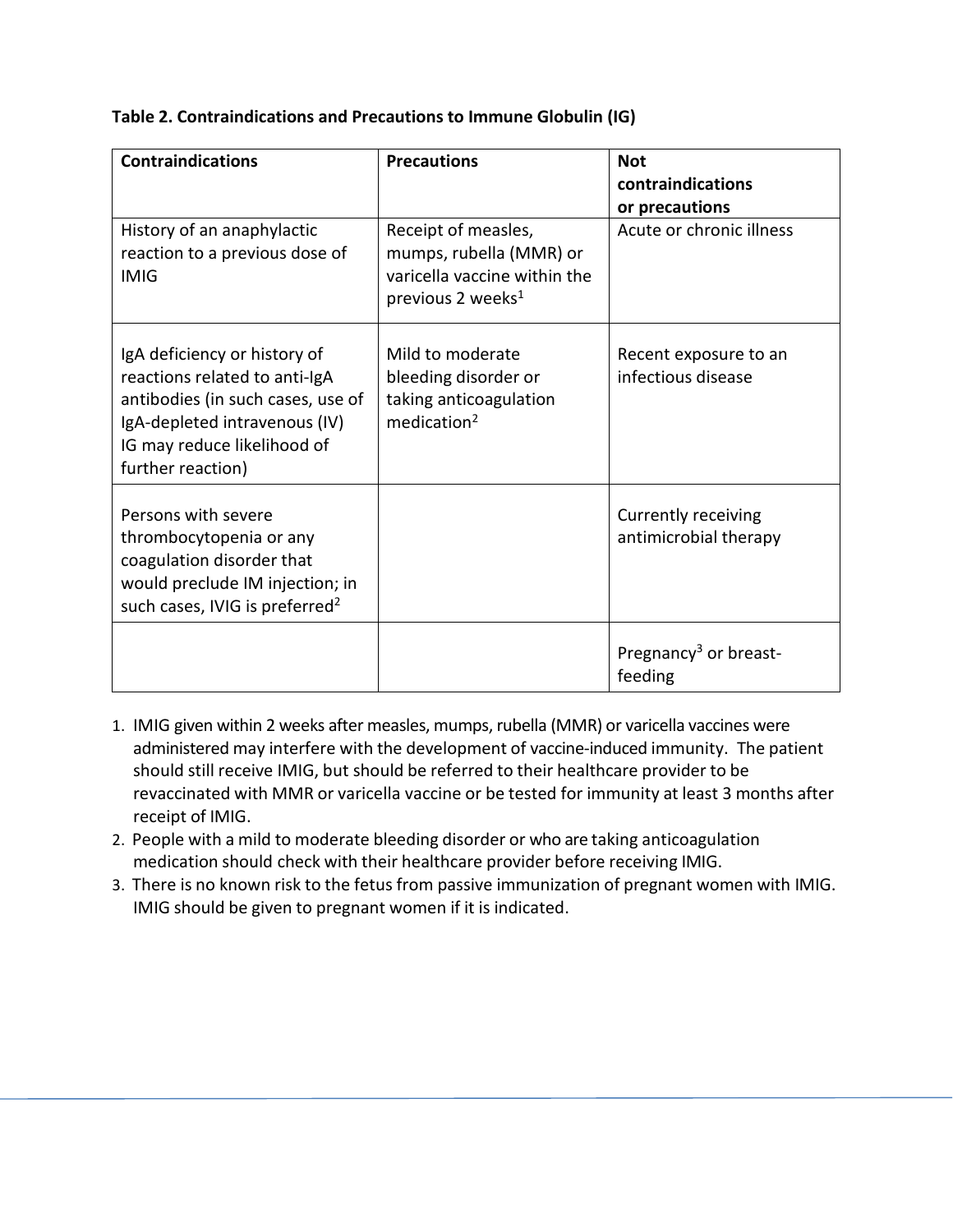# **Attachment 1. Patient Screening Tool for Administration of Intramuscular (IM) Immune Globulin (IG) for Hepatitis A Postexposure Prophylaxis**

(Adapted from materials provided by the Massachusetts Department of Public Health)

If IG is being administered for hepatitis A exposures that are part of a hepatitis A outbreak, a question pertinent to exposure history may be inserted in the screening tool below.

| 1. Have you ever received hepatitis<br>A vaccine?                                                                  | No                          | Yes<br>$\Box$       | If you received at least 1 dose of<br>hepatitis A vaccine at least one month<br>before your exposure and have a<br>healthy immune system, you are<br>considered protected against hepatitis<br>A and do not need IG.                                        |
|--------------------------------------------------------------------------------------------------------------------|-----------------------------|---------------------|-------------------------------------------------------------------------------------------------------------------------------------------------------------------------------------------------------------------------------------------------------------|
| 2. Have you ever had a severe<br>allergic<br>(anaphylactic) reaction to a                                          | <b>No</b>                   | Yes<br>$\Box$       | If yes, you should talk to your healthcare<br>provider before getting IG.                                                                                                                                                                                   |
| 3. Have you ever had a reaction<br>related to anti-IgA antibodies, or<br>history of IgA deficiency?                | <b>No</b>                   | Yes<br>П            | If yes, you should talk to your<br>healthcare provider before getting IG.                                                                                                                                                                                   |
| 4. Do you have a bleeding disorder<br>or take anticoagulant medication<br>("blood thinner")?                       | No                          | Yes<br>П            | If yes, you should talk to your<br>healthcare provider before getting IG.                                                                                                                                                                                   |
| 5. Have you received measles,<br>mumps, rubella vaccine (MMR)<br>and/or chickenpox vaccine in the<br>last 2 weeks? | No<br>ΙI                    | Yes<br>П            | If yes, receiving IG now may interfere<br>with immunity to measles, mumps,<br>rubella and varicella. You should still<br>receive IG today, but 3 months from<br>now you should be revaccinated with<br>MMR or chickenpox vaccine or tested<br>for immunity. |
| 6. Do you plan to receive MMR<br>and/or chickenpox vaccines in<br>the next 3 months?                               | <b>No</b><br>$\blacksquare$ | Yes<br>$\mathsf{L}$ | If yes, wait 3 months after receiving this<br>dose of IG before receiving MMR or<br>chickenpox vaccines.                                                                                                                                                    |
| 7. Do you handle food that is<br>served to non-household<br>members as part of your job or                         | No                          | Yes<br>П            | If yes, health department staff would<br>like to speak with you today.                                                                                                                                                                                      |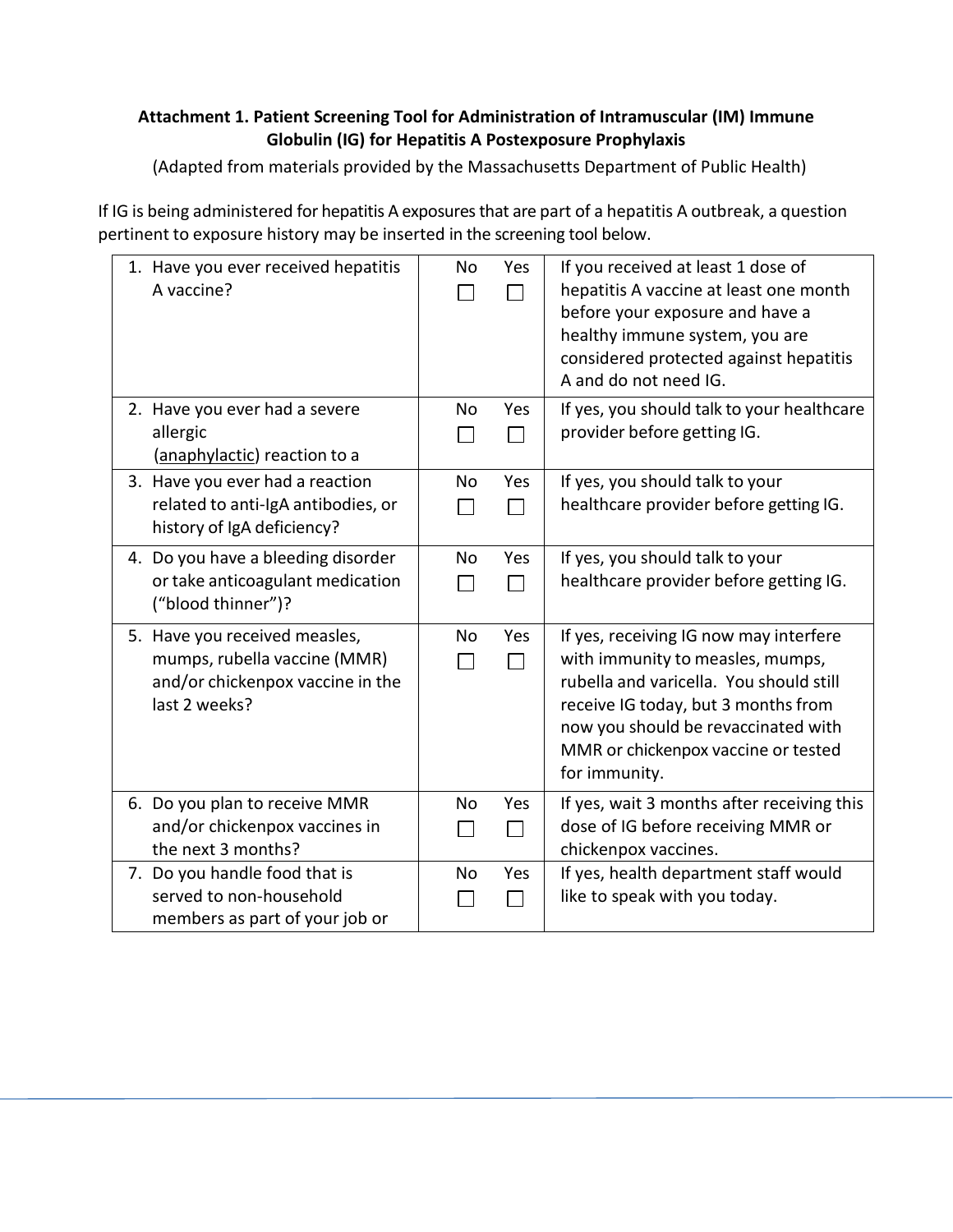## **Attachment 2. Patient Information about Intramuscular (IM) Immune Globulin (IG)**

(Adapted from materials provided by the Massachusetts Department of Public Health)

## **What is immune globulin?**

Immune globulin (IG) is a product made from human plasma from thousands of donors. It contains antibodies to hepatitis A and other diseases. Antibodies are proteins that your body makes to help you fight infections. If given within 2 weeks of exposure to hepatitis A virus, IG may prevent hepatitis A infection, or make the symptoms less severe if you become infected.

# **What are the risks from IG?**

Most persons do not have any side effects from IG. However, pain and tenderness may occur at the site(s) where IG was given. Serious allergic reactions are rare, but itching, hives and swelling may also occur. Although IG is made from human plasma, the manufacturing process is designed to inactivate and eliminate possible infectious agents.

# **Who should contact their healthcare provider before receiving IG?**

- Persons with a serious allergic reaction to a previous dose of IG.
- Persons with immunoglobulin A deficiency. These persons may receive a special form of IG by vein.
- Persons who have severe problems with bleeding. Your healthcare provider may decide it is safe for you to receive IG in your muscle, or may decide you should receive it by vein.

# **Can I receive IG if I'm pregnant or breastfeeding?**

Yes. Pregnant or breastfeeding women who have not received hepatitis A vaccine can be given IG if it's recommended after an exposure to hepatitis A virus.

## **What if I just received, or will soon receive, MMR (measles, mumps, rubella) and/or varicella (chickenpox) vaccines?**

- If you received MMR and/or chickenpox vaccine in the last 2 weeks, you can receive IG today. However, you should receive MMR and/or chickenpox vaccine again in 3 months, or get a blood test at that time to see if you are protected against measles, mumps, and rubella, and/or chickenpox.
- If you are planning to get the MMR and/or chickenpox vaccines in the near future, you should wait 3 months after receiving IG.

## **What should I do if I have side effects?**

Contact your healthcare provider if you experience rash or hives (swelling, redness, intense itching, and burning) or if you develop swelling of the lips, other parts of the parts of the mouth and throat, eyelids, genitals, hands or feet. Allergic reactions, although rare, have been reported following injections of IG.

## **Contact your healthcare provider immediately if you experience any of these side effects:**

• Possible allergic reaction: wheezing or trouble breathing, chest tightness, severe abdominal cramps, severe vomiting or severe diarrhea.